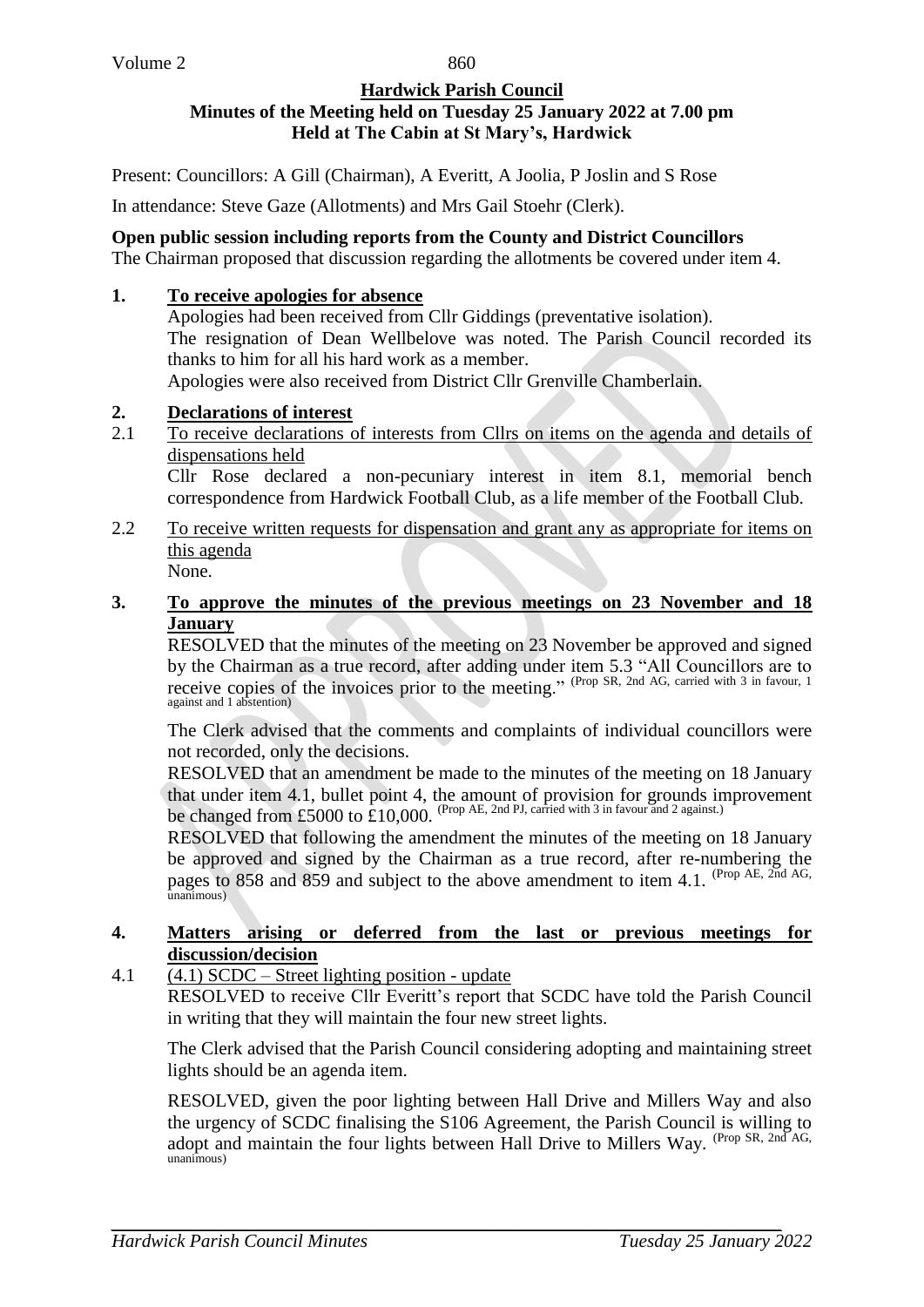RESOLVED that Cllr Rose should relay the Council's decision to James Fisher and inform him that this is in respect of the agreement for Phase 2 and relates to the lights between Hall Drive and Millers Way only.

RESOLVED that Cllr Everitt should pursue the other lights via County Cllr Michael Atkins. (Prop AE, 2nd AG, unanimous)

4.2 (5.1) Proposal that the Parish Council considers limiting the amount of cash held with any one bank to £80,000, and/or opening an account with National Savings & Investments (NSI) and that any surplus cash in excess of FSCS limits is transferred to an NSI account

RESOLVED to limit the amount of cash normally held with any one bank to £80,000, RESOLVED to open a National Savings & Investments (NSI) trustees account and that any surplus cash in excess of FSCS limits is transferred to the NSI account (Prop SR, 2nd AG, unanimous)

4.3 (4.1 of 28.9.21) Memorial bench – to consider report and recommendation

RESOLVED to purchase a picnic table at a cost of £375.00 from recycledfurniture.co.uk for the Grenadier Walk play area. <sup>(Prop AJ, 2nd PJ, carried with 4 in favour</sup> and 1 abstention)

RESOLVED that Cllr Giddings be asked to install the bench if he is willing, but if not, to ask James Wakeling to install it.

The Clerk advised that the Parish Council has no power to erect memorials only to maintain them.

RESOLVED that the Chairman should write to Tejinder Bhachu's family to inform them of the bench.

4.4 (7.2 of 14/12/21) Proposal that a meeting is called of all residents who have expressed an interest in having an allotment so that they may organise themselves into an allotment society to run the allotments at Meridian Fields. Allocation should be by lot and the newly formed society should pay an annual peppercorn rent to the Council.

On a proposition by the Chairman the meeting was briefly adjourned at 8.10 pm to enable Steve Gaze to speak to this item. Mr Gaze hoped the lease could be agreed at the next meeting following which the interested parties should meet to organise themselves into a Society. The NSAG had provided him with model agreements. The meeting resumed.

RESOLVED, noting there were other allotments in the village open to the whole village that it is the Parish Council's intention that the Meridian Fields allotments be let in the first instance to Meridian Fields residents.

RESOLVED to invite interested parties to attend a meeting in early March.

RESOLVED that the Allotments Society, when formed should allocate allotments firstly to residents of Meridian Fields and if applications are insufficient, to open them to other residents in the village. (Prop SR, 2nd PJ, unanimous)

The Parish Council thanked Steve Gaze for all his hard work.

4.5 (7.3 of 14/12/21) Potential hazard – Slats on floor of wooden bridge breaking up – ROW route entrance opposite Blue Lion. Health and Safety issue was first reported in October no action yet by CCC. A recent reminder has been emailed, should a notice be erected 'Hazard' is HPC responsible for repairs?

RESOLVED to note that Chivers had carried out temporary repairs and that Cllr Joslin should approach Peter Gaskin of CCC and ask what he intends to do about replacing the bridge, although there is no hazard at the moment.

RESOLVED to note that despite being reported by a Councillor the bridge (as often used by Hardwick residents) on the other side of the blue bridge over A428 was still outstanding.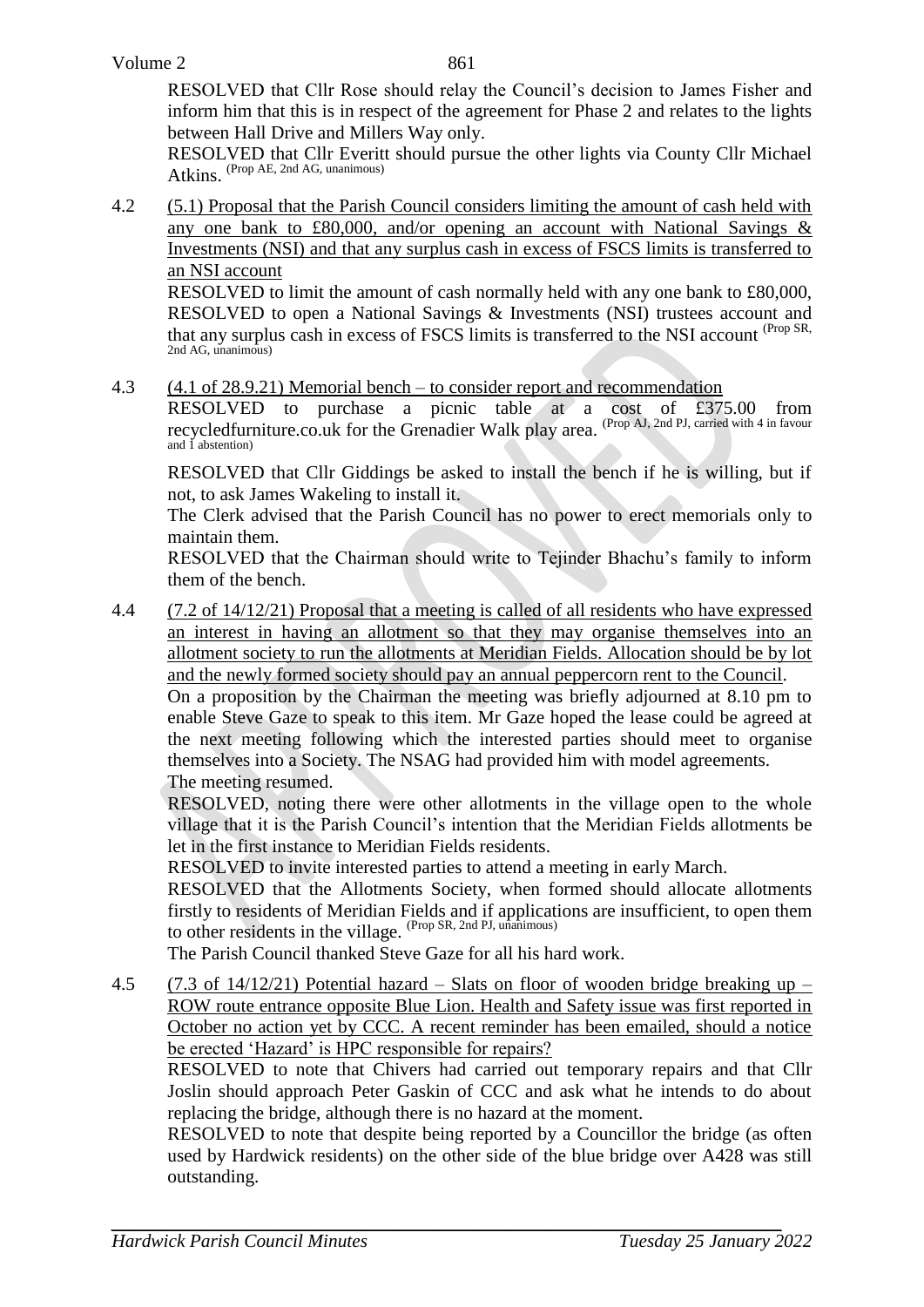Volume 2

- 4.6 (7.4 of 14/12/21) Proposal to clarify arrangements for communications with Councillors when the Clerk is unavailable RESOLVED to take this item under item 7.4.
- 4.7 (7.6 of 14/12/21) Following the presentation on Active Travel on St Neots Road, to ensure the Parish Council is better informed on the scheme proposed and how it integrates with other schemes for this stretch of road Cllr Everitt spoke to the Highways and Road Safety Working Group's report and outlined the four-stage timetable in the report.
- 4.8 (7.7 of 14/12/21) Update on Active Travel Plans and ownership follow up to Parish Zoom Meeting on 6 December and County Transport and Highways Committee meeting on 7 December RESOLVED to note that this project now comes under the remit of the Greater Cambridge Partnership.
- 4.9 (7.8 of 14/12/21) Update on GCP C2C progress including "Proposal to seek views of businesses and residents regarding removal of lay-bys from St Neots Road west of Cambridge Road"

RESOLVED that Cllr Everitt should seek the views of businesses and residents regarding removal of lay-bys for the whole length of St Neots Road via a leaflet, and place an item on Facebook, having circulated the wording to the Parish Council in advance. (Prop AE, 2nd PJ, carried with 4 in favour and 1 abstention)

4.10 (4 of 18.1.22) Hardwick Happenings – to consider the level of Parish Council financial support

RESOLVED, having considered the Hardwick Happening's emails and accounts to approve a grant from the Parish Council's budget when the money held by Hardwick Happenings falls below £3000, ie at which point the funds cover the printing costs for three further issues. (Prop SR, 2nd AE, unanimous)

RESOLVED that when a request is received from Hardwick Happenings it should be tabled for an agenda.

4.11 (3 of 18.1.22) Proposal for notice boards

RESOLVED having considered Cllr Joolia's recommendation to purchase an unglazed notice board from Greenbarnes at a cost of £609.35 to replace the existing notice board on Limes Road using the existing posts. (Prop AG, 2nd PJ, unanimous)

RESOLVED to ask Cllr Giddings if he is willing to install it, and if not, Cllr Joolia will approach the person who kindly installed the one by the shop. If neither can do the installation James Wakeling is to be contracted to install the new notice board.

# **5. Finance, procedure and risk assessment**

5.1 To consider any quotes for urgent work required because of risk and Clerk's use of delegated powers

RESOLVED to note that the Clerk used delegated powers to:

- 1) Make arrangements to pay invoices received between meetings due to the December meeting being cancelled. The Chairman kindly paid the webhosting invoice which should be reimbursed at the January meeting.
- 2) Ask James Wakeling to fill pot holes in Millers Way as a matter of urgency on grounds of Health & Safety, as reported to her by Cllr Everitt.

**Other** 

RESOLVED to note that the responses received on the proposed installation of street lighting on the St Mary's access road were supportive of the project and quotations had therefore been sought. Cllr Everitt was now managing the project and would bring a recommendation to the Parish Council when the quotations had been received.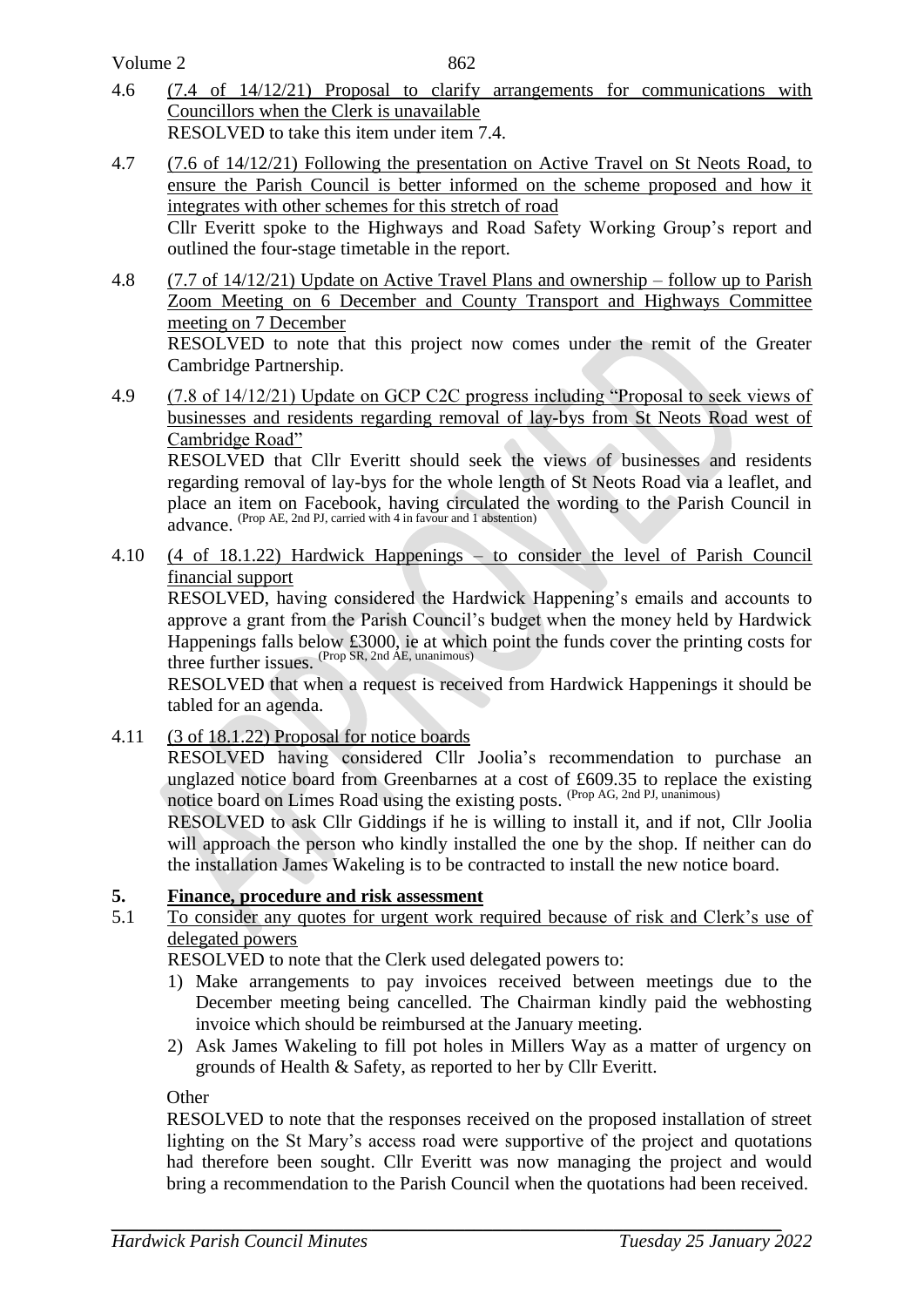863

5.2 To receive play areas and skate park inspection reports and consider if any work is required RESOLVED to note that there were broken slats under the zip wire platform. RESOLVED that Cllr Everitt should carry out the checks on the St Mary's Church

play area. RESOLVED that the Chairman should carry out the checks on the Skate park, and

Egremont Road play areas, and in the short term, on the Worcester Avenue and Grenadier Walk play areas. Cllr Everitt is to seek volunteers to carry out these checks. RESOLVED to forward the inspection forms to Cllrs Everitt, Gill and Joolia. RESOLVED to appoint Cllr Gill to be the keyholder for the notice board.

# 5.3 To receive the financial report and approve the payment of bills

RESOLVED that the payments as listed in the finance report should be paid, plus A Gill (Expenses – web hosting) £75.92, James Wakeling (Millers Way potholes) £525.00, Stantec (Community Centre) £1950.00, and Cabin at St Mary's (Room hire) £18.00 and £36.00. (Prop PJ, 2nd AG, unanimous)

| Salaries and Pensions            | £780.96  |
|----------------------------------|----------|
| DB Roofing (5% Retention)        | £309.56  |
| The Cabin (Room hire)            | £30.00   |
| RH Landscapes (Spinney path)     | £540.00  |
| LGS Services (Admin support Dec) | £1462.59 |
| Allen Pyke (Community Hall)      | £1690.80 |
| Morelock (MVAS brackets)         | £148.80  |
|                                  |          |

A resident's contribution towards trees was noted.

5.4 To consider quotations for carrying out a tree survey RESOLVED to defer this item until later in the year.

# **6. Planning Applications and Decision notices and tree works applications**

- 6.1.1 21/04995/FUL 181 St Neots Road Erection of new dwelling at the rear of existing bungalow – to note response made between meetings - the Parish Council made no comments. Noted.
- 6.1.2 21/03438/FUL Land at 147 St Neots Road 9 self contained flats amended application and request from Cllr Chamberlain that the Parish Council confirm that a call in is required – to note response made between meetings – the Parish Council made no comments on the recent amended application. RESOLVED to note that Cllr Chamberlain has called in the application and to

confirm to him that the Parish Council was grateful to him for taking it to the District Council's Planning Committee.

- 6.1.3 22/00058/HFUL 27 Worcester Avenue Rear single storey extension and garage conversion RESOLVED to support the application. (Prop AG, 2nd PJ, unanimous)
- 6.2 SCDC and appeal decision notices to note
- 6.2.1 21/04480/HFUL 293 St Neots Road Single storey rear extension, front porch, loft conversion with dormers – Permission granted.
- 6.2.2 21/03244/S73 Land south of 279 St Neots Road S73 to vary condition 1 (approved drawings) of 20/02728/REM (Approval of matters reserved for appearance, landscaping, layout and scale following outline planning permission S/3064/16/OL for 155 dwellings following demolition of 2 existing dwellings) to rotate plots 46 and 48 – Permission granted.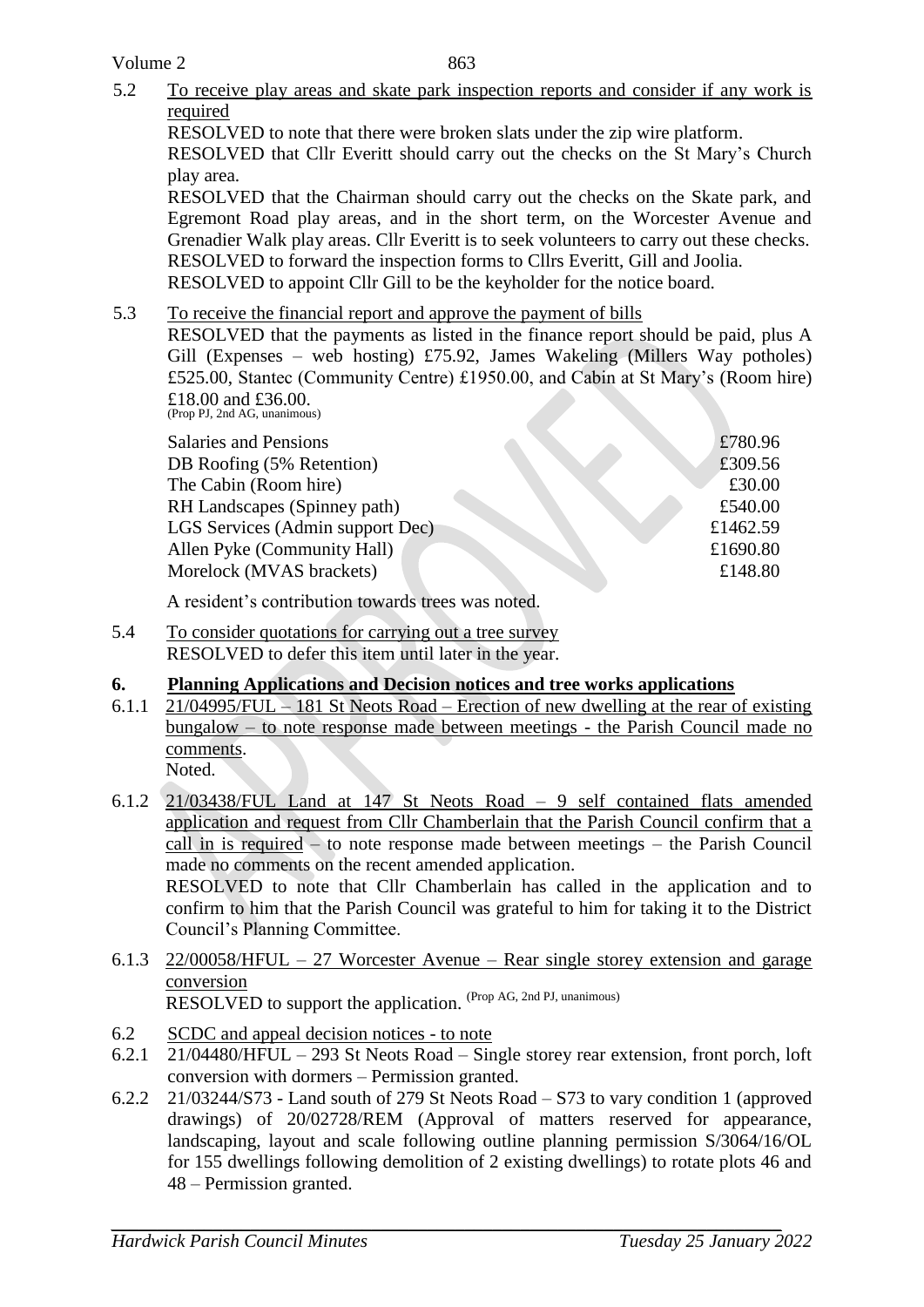Volume 2

- 6.2.3 21/04942/HFUL 9 Sudeley Grove Single storey side and rear extension Permission granted.
- 6.2.4 S/3064/16/CONDP Land south of 279 St Neots Road Submission of details required by condition 19 (External lighting) of outline planning permission S/3064/16/OL – Condition discharged in full.
- 6.2.5 20/01790/FUL Land north of 1 Kings Road Erection of new office with associated landscaping and parking following demolition of existing barns – Permission refused.
- 6.3 Tree works applications None.

# **7. Members' reports and items for information only**

- 7.1 New Housing Developments and Planning Obligations Nothing urgent to report.
- 7.2 Highways and Road Safety Report
- 7.2.1 Proposal that HPC requests Hill not to remove the tarmac as it is currently a hard surface area that prevents mud being driven/walked onto Main Street RESOLVED that Cllr Everitt be appointed to ask for the tarmac to remain. (Prop SR, 2nd AE, unanimous)
- 7.2.2 Proposal that HPC agrees to pay legal costs for Deed of Variation for S/3064/16/OL provided these costs are commensurate with the costs agreed for the earlier Deed of Variation for S/1694/16/OL and require SCDC confirmation that this shall be the case.

RESOLVED that Cllr Everitt be appointed to inform James Fisher of SCDC that the Parish Council agrees to pay legal costs for Deed of Variation for S/3064/16/OL provided these costs are commensurate with the costs agreed for the earlier Deed of Variation for S/1694/16/OL and require SCDC confirmation that this shall be the case. (Prop SR, 2nd PJ, unanimous)

7.2.3 Proposal that the Parish Council considers the Village Roads Map board draft plan from Hill and whether replacement of the map by the Church should be requested. RESOLVED to approve the proposal and that Cllr Everitt be appointed to inform Hill and point out a couple of errors on the draft design to them. (Prop AE, 2nd AG, carried with 4 in favour and 1 abstention)

RESOLVED that Cllr Everitt should also ask if Hill would also be willing to update the map board by the Church free of charge.

7.3 Proposal that the Parish Council considers the Ecology report and recommendations in the "Biodiversity Net Gain Assessment for Off-setting Enhancements" in respect of The Spinney off Egremont Road, and signs the undertaking to carry out the works set out in the report

RESOLVED that Cllrs Everitt and Gill should sign the agreement.

- 7.4 Proposal for changes to the Standing Orders RESOLVED, given the lateness of the hour to defer this item to the next meeting.
- **8. To consider any correspondence/communications received requiring formal noting by or a decision of the Council**
- 8.1 Hardwick Football Club Proposal for two new memorial benches to replace existing benches outside the Social Club

RESOLVED to agree to the installation of two memorial benches in the place where the existing benches are, on condition that the two removed Parish Council benches are re-installed on concrete bases along Limes Road at the Club's cost. (Prop AG, 2nd PJ, unanimous)